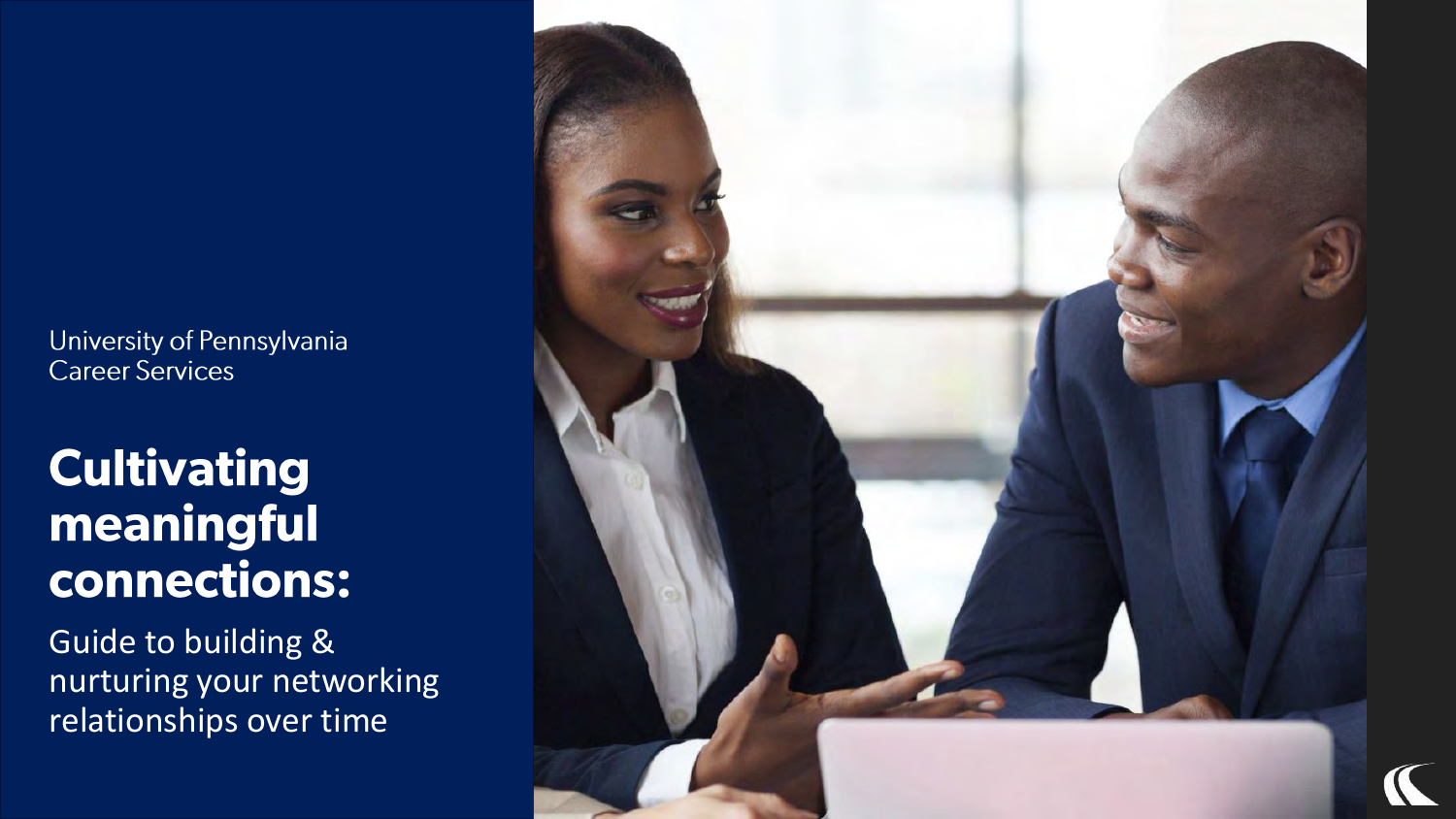# **Contents**

Why it is important to nurture networking relationships How to achieve long-lasting meaningful connections Easy strategies for staying in touch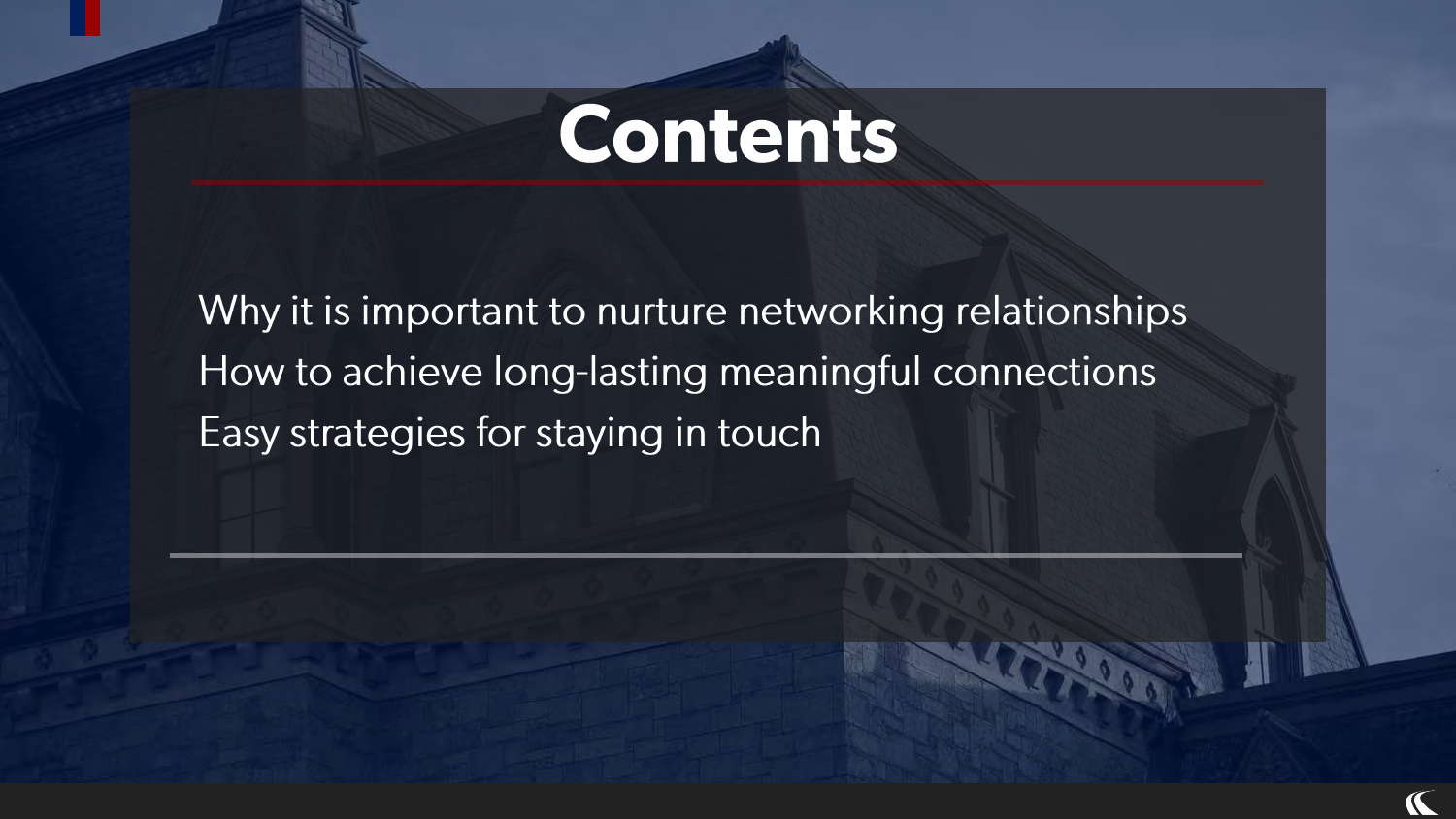### Why it is important to nurture networking relationships?

Networking should *not* be seen as a onetime transactional encounter. Ideally, these are conversations that turn into meaningful long-term professional relationships.





#### If cultivated properly, networking contacts can (eventually) become:

- sources of information (about industry trends, AND job leads)
- sounding boards for advice
- advocates in your inner circle
- possibly even mentors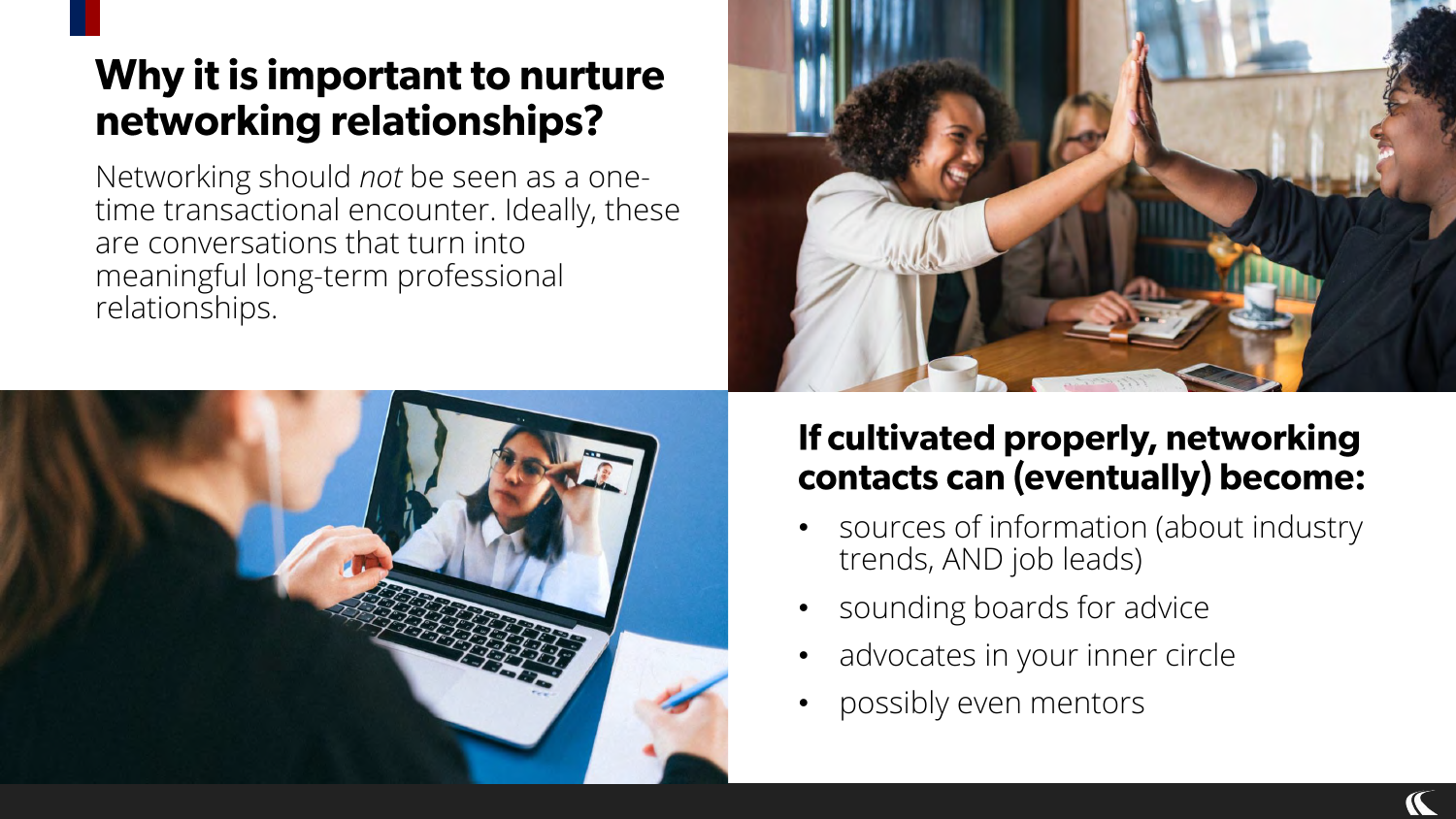### **How to achieve long-lasting** meaningful connections

*Purpose:* People who are willing to do informational interviews like to feel helpful. As such, they typically appreciate it when you stay in touch to let them know how things are going and if the advice or information that they shared was useful.

#### *Method:*

• Follow-up via email on any suggestions/advice that was provided to you in an informational interview (e.g. if someone suggested that you read an article or check out a resource, do that and let them know what you thought).

#### *Frequency of contact:*

• Be wary of taking up too much of someone's time so being in touch too often with questions or additional asks will sour the relationship. Best practice is to provide updates every few months.

Long-term, there may be ways in which you can be helpful in return – start by taking an interest in their professional growth/journey.

#### It's a two-way street:

*Relationships are about give & take.*

- Be respectful of their time
- Tailor your questions to their expertise
- Follow-through and report back on suggestions offered to you
- Take an interest in *their* personal and professional journeys as well